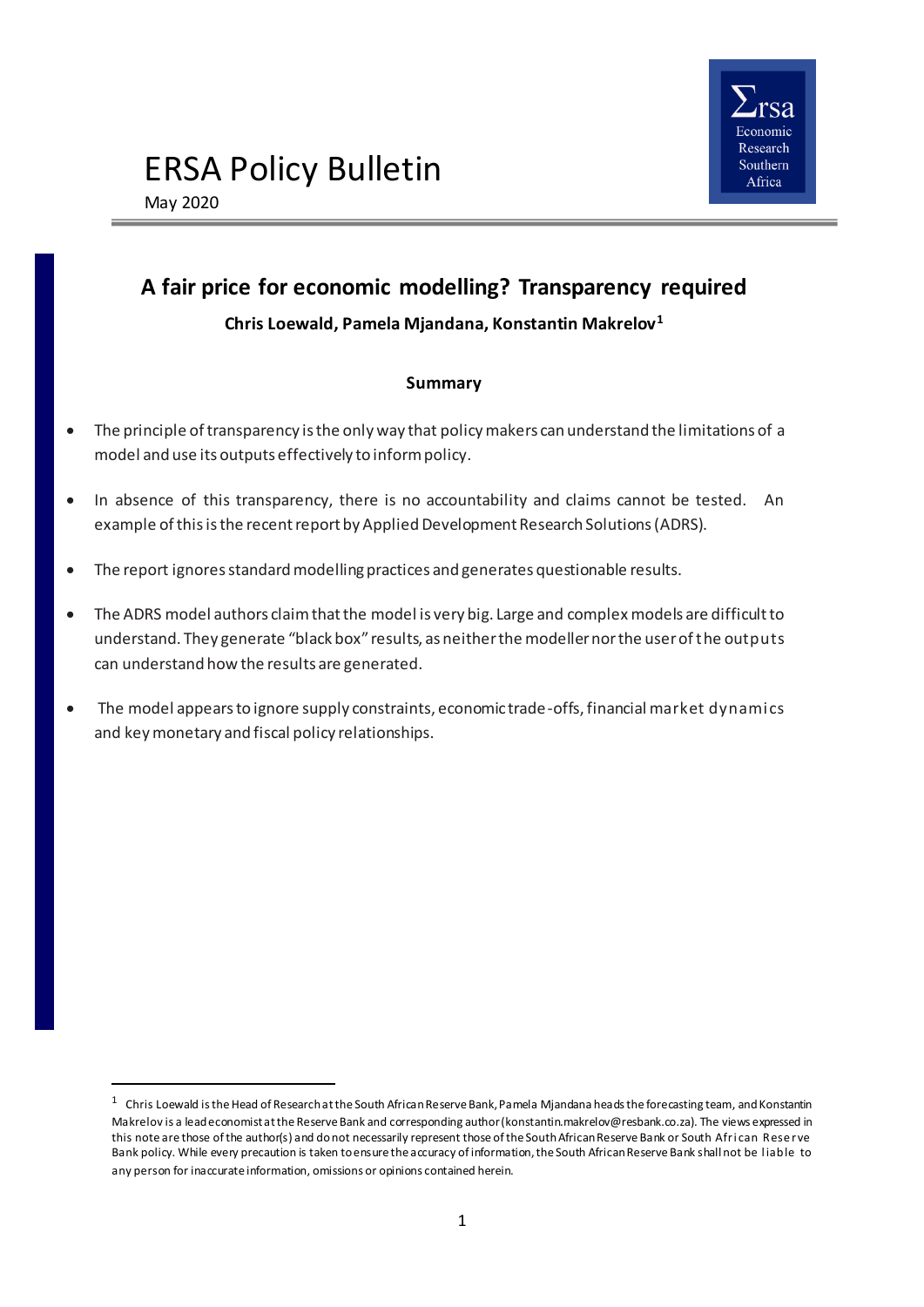## **Introduction***<sup>2</sup>*

Models are important tools in policy analysis and design and vary greatly in their construction and applicability. Often several different models are used to answer the same question. Using multiple models is important because all good models are simplified versions of reality – no one model can capture all the important relationships of complex systems, like an economy. <sup>3</sup> This is not a limitation of economic modelling but rather a strength. Diversity supports robust debate and better policy making. But to fully reap the benefits, the models (and their authors) need to be transparent about the model structure and assumptions underlying their analysis. This is one of many things academia is essential for: to create opportunities for publication of models and their analyses and to all ow them to be tested through replication. Underlying all this is the principle of transparency, which in this context is achieved when we can see the structure of a model, how variables interact with one another, and the data used for each variable. This is the only way anyone can value the assertions made about what a model is telling us.

It is also the only way that policy makers can understand the limitations of the model and use its outputs effectively to inform policy. In absence of this transparency, well, pretty much anything goes. There is no accountability and claims cannot be tested. An example of this is the recent report by Applied Development Research Solutions (ADRS)<sup>4</sup>, which sets out a range of policy measures that are supposed to boost economic growth.<sup>5</sup>

Unfortunately, the report ignores standard modelling practices and generates questionable results. In this paper we explain why this is the case.

#### **Publish the model<sup>6</sup>**

 $\overline{a}$ 

A detailed description of the model is critical and a bare minimum standard. The ADRS report says it is a 'technical report,' but this does not constitute model description. It presents one equation and tests its statistical properties, and asserts that thousands of other equations exist in the model. The report does discuss estimation techniques, and criticises other methodologies and provides diagrams, but this is not the same as detailing the model structure, theoretical relationships, its estimated parameters and model diagnostics. With this level of transparency, other users can interpret the results in the context of the model limitations, interrogate the assumptions, test different assumptions and form an opinion about the results.

Importantly, replicating models also helps to improve them. This is often done through peer reviewed academic articles, published in good journals. If this has not been done, model developers need to share their model code. Models need to be published and reviewed to be taken seriously, not least where governments look to take policy advice from them. A useful comparator is the South African Reserve Bank Core model description (which uses a similar estimation technique). $^{7,8}$ 

<sup>5</sup> The report is available on the ADRS website

<sup>&</sup>lt;sup>2</sup> We would like to thank Johan Fedderke, Nicola Viegi, Michael Sachs and Neva Makgetla for useful suggestions.

<sup>&</sup>lt;sup>3</sup> Economic models are a set of equations, which aim to capture the characteristics of an economy. The model results must always be considered in the context of the model and data limitations. For more detailed description of what is an economic model see Rodrik (2015).

<sup>4</sup> The chief economist and director of Applied Development Research Solutions is Dr Asghar Adelzadeh.

[<sup>\(</sup>https://live.adrsglobal.com/resources/static/downloads/18973169\\_ADRS\\_Report\\_on\\_Growth\\_and\\_Development\\_Strategy\\_for\\_South\\_A](https://live.adrsglobal.com/resources/static/downloads/18973169_ADRS_Report_on_Growth_and_Development_Strategy_for_South_Africa_2019_to_2030.pdf) [frica\\_2019\\_to\\_2030.pdf\)](https://live.adrsglobal.com/resources/static/downloads/18973169_ADRS_Report_on_Growth_and_Development_Strategy_for_South_Africa_2019_to_2030.pdf)

<sup>6</sup> We have no detailed description of the model. Our comments are based on the model section in the original report as well as a report titled "Reviewattempts to silence a voice for inclusive economic path ADRS full response".

<sup>7</sup> Available her[e \(https://ideas.repec.org/p/rbz/wpaper/3195.html](https://ideas.repec.org/p/rbz/wpaper/3195.html)). We provide several other examples in the annexure.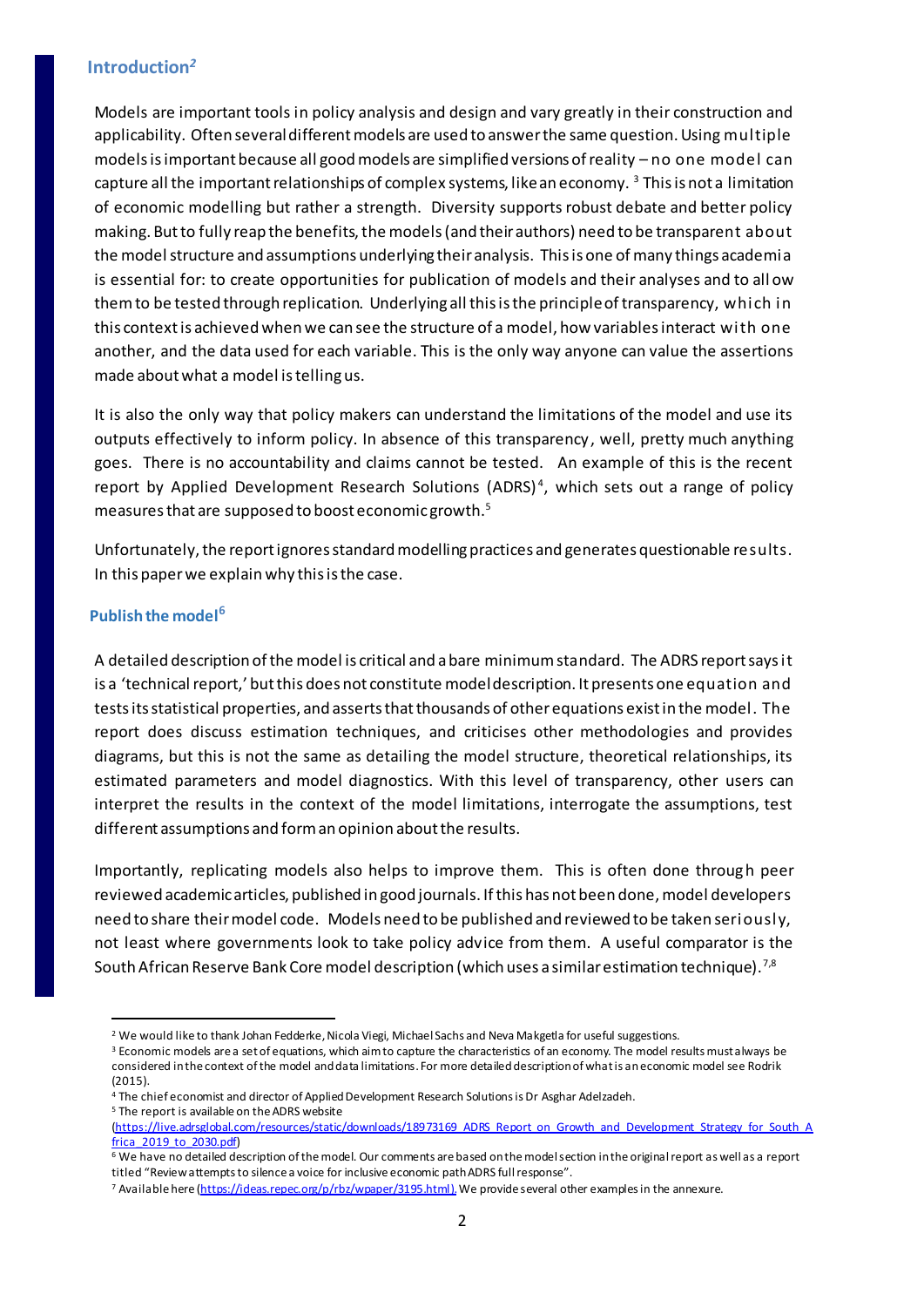In the next few sections we raise several glaring problems with the ADRS model and approach to modelling. This discussion cannot be exhaustive because so little is known about the analysis behind the ADRS report.

#### **Is the financial sector important?**

The big complaint about pre-global financial crisis conventional macro models is that they often had limited financial sector behaviour and few feedback loops from finance to the real economy. These relationships were seen to be important, not just for understanding how financial imbalances impact on real variables, but also to get a better model of how economic activity is actually financed. What is the source of financing and where does it go? In the post financial crisis period, the world of economic modelling has focused on improving the representation of financial sector dynamics.

South African macro models, have also been developed to include the behaviour of the financial sector. One important example of such development is the specification of the "risk-taking" channel of monetary policy that account for how banks change their lending spreads in response to changes in their operational environment (like new regulations) and shocks to their capital. <sup>9</sup> South African models using the same estimation methodology as the ADRS model have tried to account for some part of this mechanism.<sup>10</sup> The National Treasury CGE model does not have this mechanism and hence the model is not used for business cycle or monetary policy analysis.<sup>11</sup>

Some of the heterodox models in the Post Keynesian tradition have very detailed financial sector representation. These models build on the work of Godley and Lavoie (2006). <sup>12</sup>The ADRS claims the model is heterodox, and yet it has no financial dynamics or detailed model description as in good stock and flow-consistent heterodox models.<sup>13</sup>

The authors point to data limitations (only household financial wealth is available), which prevents them from incorporating financial dynamics. But the data complaint is not valid. The Quarterly Bulletin published by the South African Reserve Bank shows a wide range of financial sector data, including flow of funds data. This data (showing how money moves between economic agents and financial instruments) is commonly used by heterodox modellers to develop the financial dynamics in their stock and flow consistent models. It is also used by other economists as illustrated by the modifications to the Bureau of Economic Research model, presented in Grobler and Smit (2015) The Global Financial Crisis taught us that models without financial dynamics are not as suited for

 $\overline{a}$ 

<sup>8</sup> The ADRS claims that their technical report has received positive review from Professor Rob Wilson who is based at t he Universi ty of Warwick. In our correspondence with him, he made it clear that he has not reviewed the performance of the model and cannot assess i ts suitability for the type of analysis undertaken by the ADRS.

<sup>9</sup> See for example Borio and Zhu (2012).

<sup>10</sup> See Grobler and Smit (2015). The paper also provides an example of the standard approach to presenting model modifications. The BER model is used mainly for commercial purposes, yet unlike the ADRS, the BER modellers have chosen to be transparent about t he model structure.

<sup>&</sup>lt;sup>11</sup> There are CGE models, which incorporate these dynamics. For example see Makrelov et al. (2019).

<sup>&</sup>lt;sup>12</sup> The Post Keynesian or structuralist approach, sees economic agents as being adaptively rational. There is no natural tendency for economies to generate full employment and hence government through fiscal, monetary and income policies has an i mport ant role t o play. Loans, credit, money and inventories are important in smoothing consumption and production. This approach is character is ed by imperfect competition, imperfect information, mark-up pricing, fixed technical coefficients, and long-run trends bei ng de scribed as a function of a chain of short-period decisions(Godley and Lavoie 2012).

<sup>&</sup>lt;sup>13</sup> The stock and flow consistent (SFC) models are associated with the work of James Tobin and Wynne Godley (Backus et al. 1980; Godle y and Cripps 1983) . Current SFC models are dynamic, but not stochastic. The framework has been used by both mainstream and heterodox economists, though over the last 20 years stock and flow models have been synonymous with the Post-Keynesian school. The se mode ls have strict budget constraints and track the evolution of stocks, including of several financial assets. They model the balance sheets of various agents in the economy and link financial decisions to economic decisions to consume and invest. Stock and flow mode ls re mai n mainly academic as their data requirements are very large. There is recognition, however, that the se mode ls have some import ant properties, which should be incorporated in models used by policy makers (see for example Bolton et al. (2020))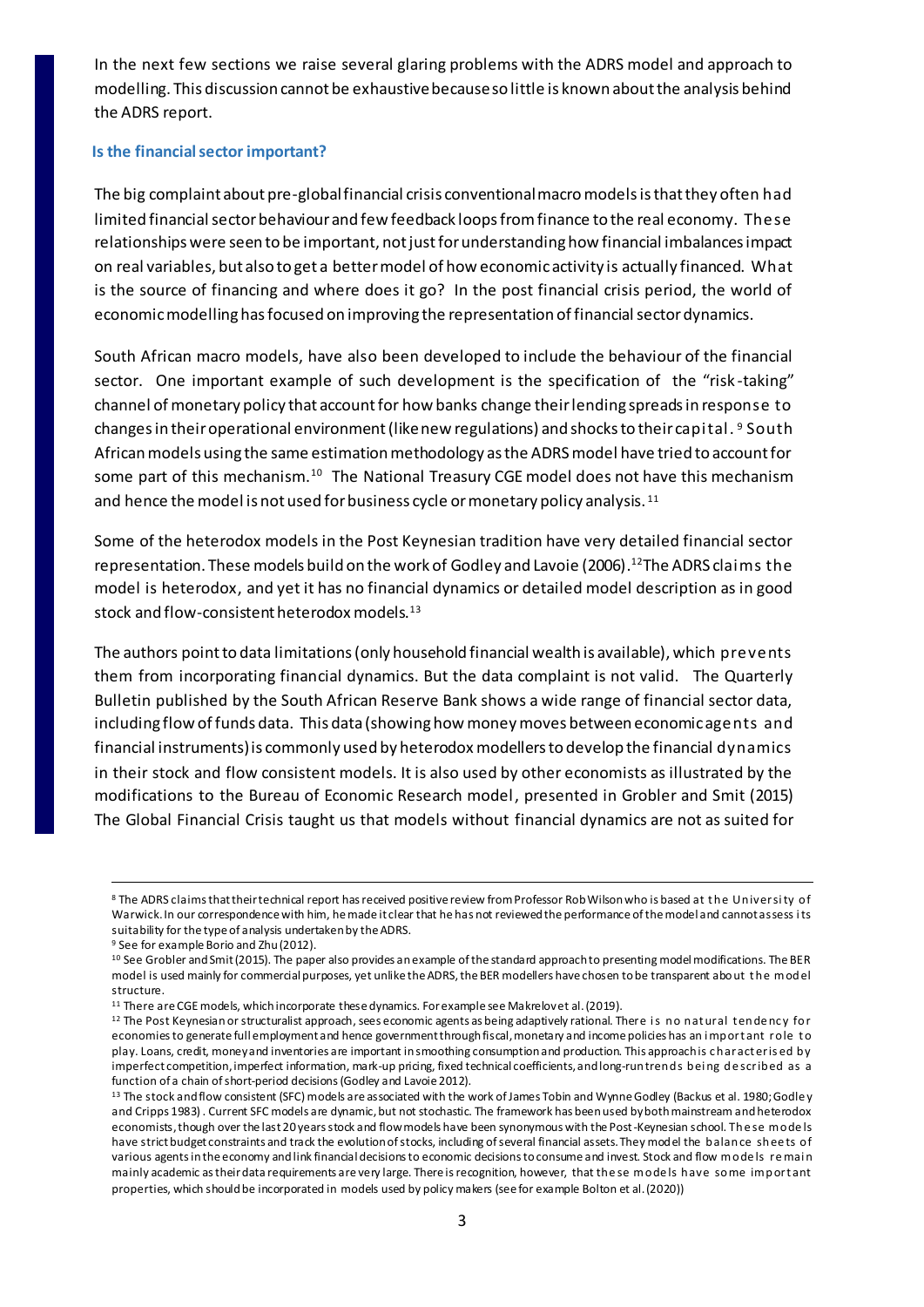understanding macroeconomic outcomes as we once thought. <sup>14</sup>

## **How big is your model?**

The ADRS model authors also make the claim that the model is very big, with thousands of equations. But again, the literature and practice are clear – the suitability of a model is not determined by the number of equations. Very large and complex models are difficult to understand. They generate "black box" results, as neither the modeller nor the user of the outputs can understand how the results are generated. The aim of models is to *simplify* reality, not to *be* reality.

Models should be constructed to do different things, to see different sides of a complex reality. Olivier Blanchard (2016) made precisely this point, reflecting on the Global Financial Crisis and criticising Dynamic Stochastic General Equilibrium (DSGE) models widely in use by central banks and academics.

The ADRS uses the ARDL co-integration estimator of Pesaran and Shin (1998) to estimate equations in their model. The methodology is widely used, but it is not as modern as claimed by the ADRS. It is used by the National Treasury and the South African Reserve Bank to develop and maintain their macro-econometric models. However as any methodology it has several limitations, which have led to the development of other models.<sup>15</sup>

Perhaps the most important distinction in models is whether they are partial or general equilibrium. Partial equilibrium models are just that, they measure the impact of a discrete, or "partial" change on main target variables, while holding all other possible effects unchanged and unaffected (the famous "ceteris paribus" condition). Partial equilibrium models capture specific interactions without worrying about all the effects.

The other approach is to measure as many of the direct and indirect effects as possible, normally in models of the "general" economy with many variables. Such general equilibrium models try to capture the opportunity cost effects of economic change over time and to take into account offsetting effects, so we get a more realistic sense of the *net* effects.

It is critical to know what kind of model is being used. If we want to look at long-term effects, where opportunity costs and trade-offs are taken into account, and budget constraints are priced-in, then we need to use a model with general equilibrium features. As we discuss more below, the ADRS model appears to be constructed from a series of partial models, which do not incorporate tradeoffs, supply constraints or opportunity costs.

## **Are CGE models really that bad?**

Oddly, the ADRS makes considerable effort to criticise CGE models, perhaps because the National Treasury developed one and used it for various economic and policy assessments. It presents them as a "neoclassical" and "perfect competition" modelling threat. And yet, this is misleading at best. Some CGE models are based on perfect competition dynamics, but certainly not all. <sup>16</sup> Similarly, not all CGE models are neoclassical (see for example Taylor (1990)). More importantly, CGE models are

 $\overline{a}$ <sup>14</sup> The ADRS model is not even in line with heterodox models, which are always very well documented and transparent. See for example Dos Santos and Zezza (2008).

<sup>&</sup>lt;sup>15</sup> These include statistical issues such as multicollinearity, endogeneity and simultaneity. The methodology assumes a single long-term (co-integrating) relationship between the dependent and explanatory variables. In reality, there are often more than one co-inte grati ng relationships. In this case the estimated relationships in the model do not reflect the true relationships in the economy.

<sup>16</sup> See for example Willenbockel (2004)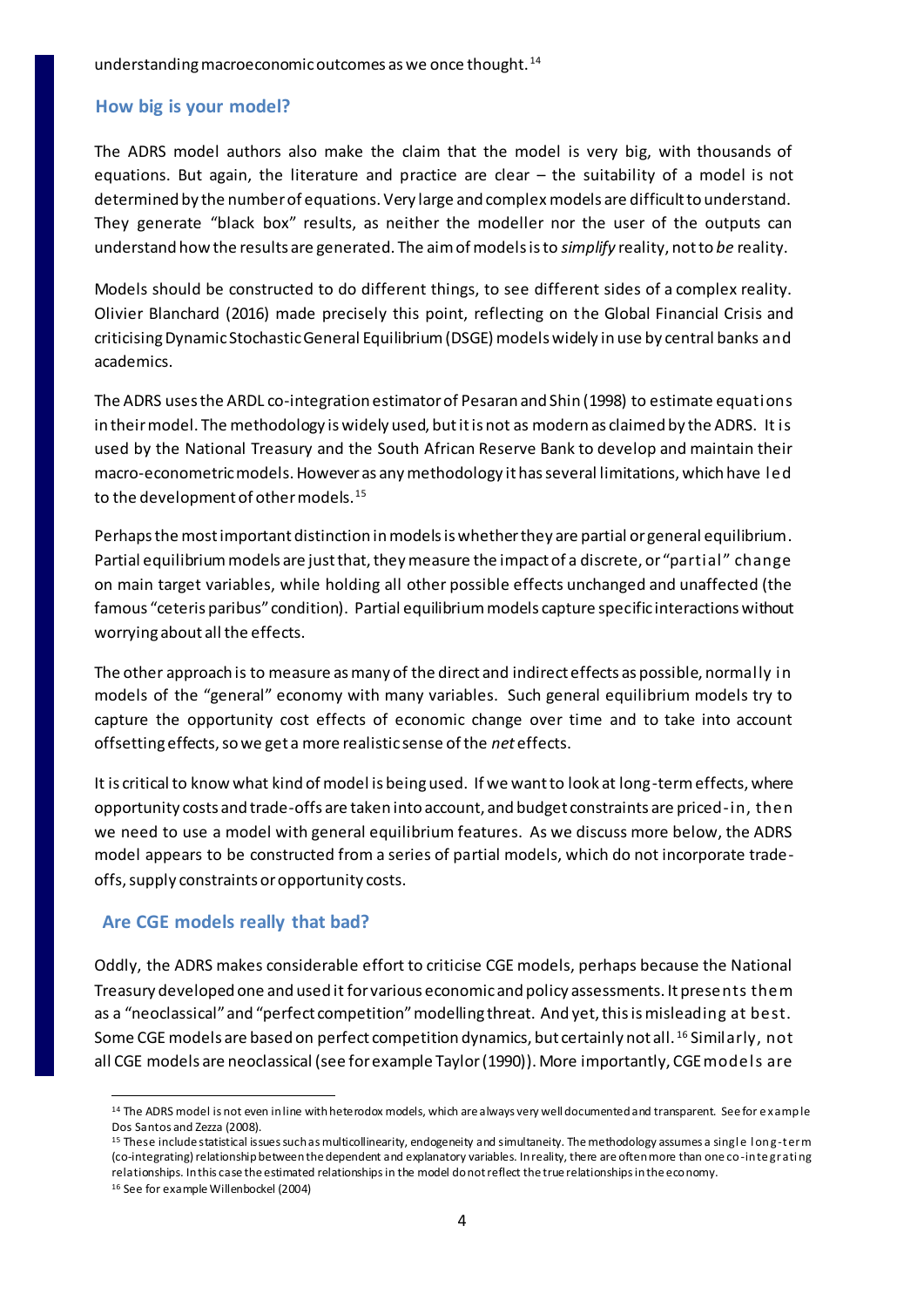transparent and open to criticism.

The useful approach to criticising a model is to identify its limitations and provide an alternative model, clearly illustrating how the limitations have been addressed. If perfect competition is so wrong, then the ADRS model needs to provide a detailed description of how they incorporate imperfect competition to get better modelling outcomes.

## **Compare like for like**

It is common to compare results from different models. Diversity supports robust de bate and better policy making. These, however, need to be generated using the same shocks, otherwise the results are not comparable.

The first scenario tries to test the economic shocks in the National Treasury paper titled *Economic transformation, inclusive growth, and competitiveness.*<sup>17</sup> They claim that their shocks are identical, but their model generates significantly lower positive gains. It is clear however that this is not the case. For example, the National Treasury models a much higher reduction in transport and communications costs, equivalent to 25 per cent within 3 years. The ADRS assumes a reduction of 5 to 10 per cent.

National Treasury reduces mark-ups (charged by firms over economic cost of production) by 50 per cent, while the ADRS reduces the mark ups by 2 percentage points initially and then by one per cent per year – this results in a far smaller gain to the economy from more competition.

Additionally, the National Treasury makes assumptions<sup>18</sup> with regard to growth in skilled workers and inflows of foreign savings, while the ADRS does not. This violates the claim of comparability, but also sidesteps key drivers of economic growth in the Treasury thinking and exercise.

The ADRS report claims very small gains from microeconomic reforms as the shocks are much smaller. The Treasury shows reforms generating 2.3 percentage points increase in growth.

## **Motivate your shocks and explain the transmission mechanism**

Large macroeconomic modelling assessments require micro studies to inform the shocks applied to the model or comparative studies. For example, the National Treasury's paper sets out how reforms and interventions that have been done and measured in other countries might help growth here. It may not be perfect and will certainly be different in practice, but at least we get some kind of magnitude to assess. Then the National Treasury explains the transmission mechanism. Again, it may not be prefect but in the process we understand how the model works and what its limitations and assumptions are.

The ADRS assesses the impact of industrial policy on the economy. They argue that it will generate a large increase in investment. This might as well be the case but the shocks are not well motivated. Industrial policy did not generate large investment increases in the past, what is different now? Some reports have been very critical of industrial policy, why are they wrong and why are the

 $\overline{a}$ 

<sup>17</sup> The paper is available here

[http://www.treasury.gov.za/comm\\_media/press/2019/Towards%20a%20Growth%20Agenda%20for%20SA.pdf](http://www.treasury.gov.za/comm_media/press/2019/Towards%20a%20Growth%20Agenda%20for%20SA.pdf)

<sup>&</sup>lt;sup>18</sup> For example, in the very short-run National Treasury assumes that the inflow of foreign savings grows by 0.5 percentage points faster and 1.3 percentage points faster in the medium term. This higher foreign savings reflects higher FDI and portfolio flows associated with the reforms. National Treasury also assumes growth in labour supply of workers with matric rises from 1.7 per cent per year to 1.88 per cent per year between years 4 and 10 and for high skilled workers, laour supply growth rises from 1.7 per cent per year to 1.94 per cent.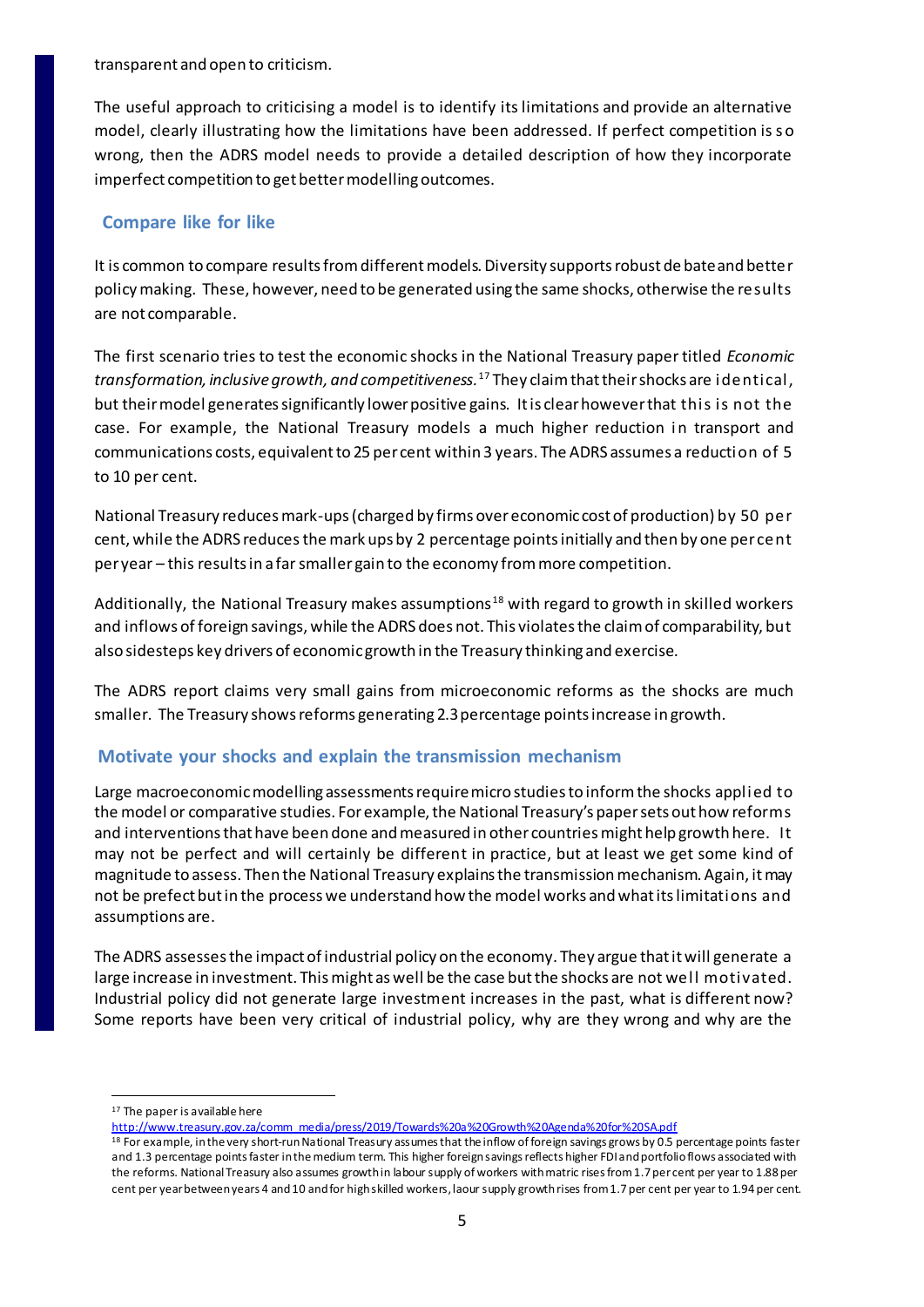assumed shocks justified? $19,20$  Investment does not just happen, industrial policy changes relative returns in the different sectors, encouraging investment. How is this mechanism modelled?

## **Fiscal analysis requires models with debt dynamics**

Figure 4 in the report claims to show that an increase in fiscal expenditure, along with nominal GDP targeting, generates larger economic gains than any of the other interventions. Government expenditure is able somehow to grow by 11 per cent per year. While this maybe the impact under certain conditions, the explanation following the simulation suggest that the model is not suite d for this type of analysis.

Our own work suggests that fiscal multipliers can be very large under certain conditions (Makrelov et al. 2019). The economic literature finds that the size of the fiscal multipliers varies depending on the level of debt, the size of the output gap, government's choice of expenditure and tax instruments, whether the monetary policy rate is stuck at the so called zero lower bound and other factors. <sup>21</sup>



#### *Figure 1 : Actual structural deficits and lending spreads*

Souce: Bloomberg

 $\overline{a}$ 

One of the key relationships in fiscal policy analysis is the relationship between fiscal deficits, debt levels and government borrowing costs. Large and sustained fiscal deficits increase government debt. At some point, the market starts to see the debt levels as too high and demands higher return to compensate for higher sovereign debt risk. This translates into higher bond yields but also higher borrowing cost for private firms and consumers. Models without this channel are not suitable for fiscal policy analysis, especially when the debt to GDP ratio is likely to exceed substantially the

<sup>&</sup>lt;sup>19</sup> For a critical assessment of elements of industrial policy, see for example the incentive review by Department of Performance, Monitoring and Evaluation *( available here:* 

*[https://www.dpme.gov.za/publications/Reports%20and%20Other%20Information%20Products/Evaluation%20of%20Business%20Incentiv](https://www.dpme.gov.za/publications/Reports%20and%20Other%20Information%20Products/Evaluation%20of%20Business%20Incentive%20Draft%20Summary%20Report%20V6%2005112018%20%20STC.pdf) [e%20Draft%20Summary%20Report%20V6%2005112018%20%20STC.pdf](https://www.dpme.gov.za/publications/Reports%20and%20Other%20Information%20Products/Evaluation%20of%20Business%20Incentive%20Draft%20Summary%20Report%20V6%2005112018%20%20STC.pdf)*) and a recent paper by Prof Dave Kaplan *(available here <https://www.cde.org.za/wp-content/uploads/2019/08/Viewpoints-South-Africas-Industrial-Policy.pdf>)*

<sup>&</sup>lt;sup>20</sup> For example, if the import-dependency ratio is decreased and production increases, would the economy have enough skilled labour or electricity to support the new level of production? More importantly we are not told how the lower import-dependency ratio is achieved. If this is through developing highly competitive domestic firms that replace importers (a clear failing of current policy), then the impacts will be positive. But if this is achieved through imposing tariffs or other non-tariff barriers on importers, then the costs in the economy will increase, generating negative impacts, particularly in the short-run (as other SA producers or consumers subsidize the firms benefitting from the tariffs).

<sup>&</sup>lt;sup>21</sup> Huidrom et al. (2019) and Bonam and Lukkezen (2019) show how debt impacts the size of fiscal multipliers. At high debt levels, the multiplier turns negative. Owyang, Ramey, and Zubairy (2013) provides estimates of fiscal multipliers under recessionary and expansionary conditions for Canada. The multipliers are much larger under recessionary conditions. For multipliers under zero lower bound conditions see Christiano, Eichenbaum, and Rebelo (2011).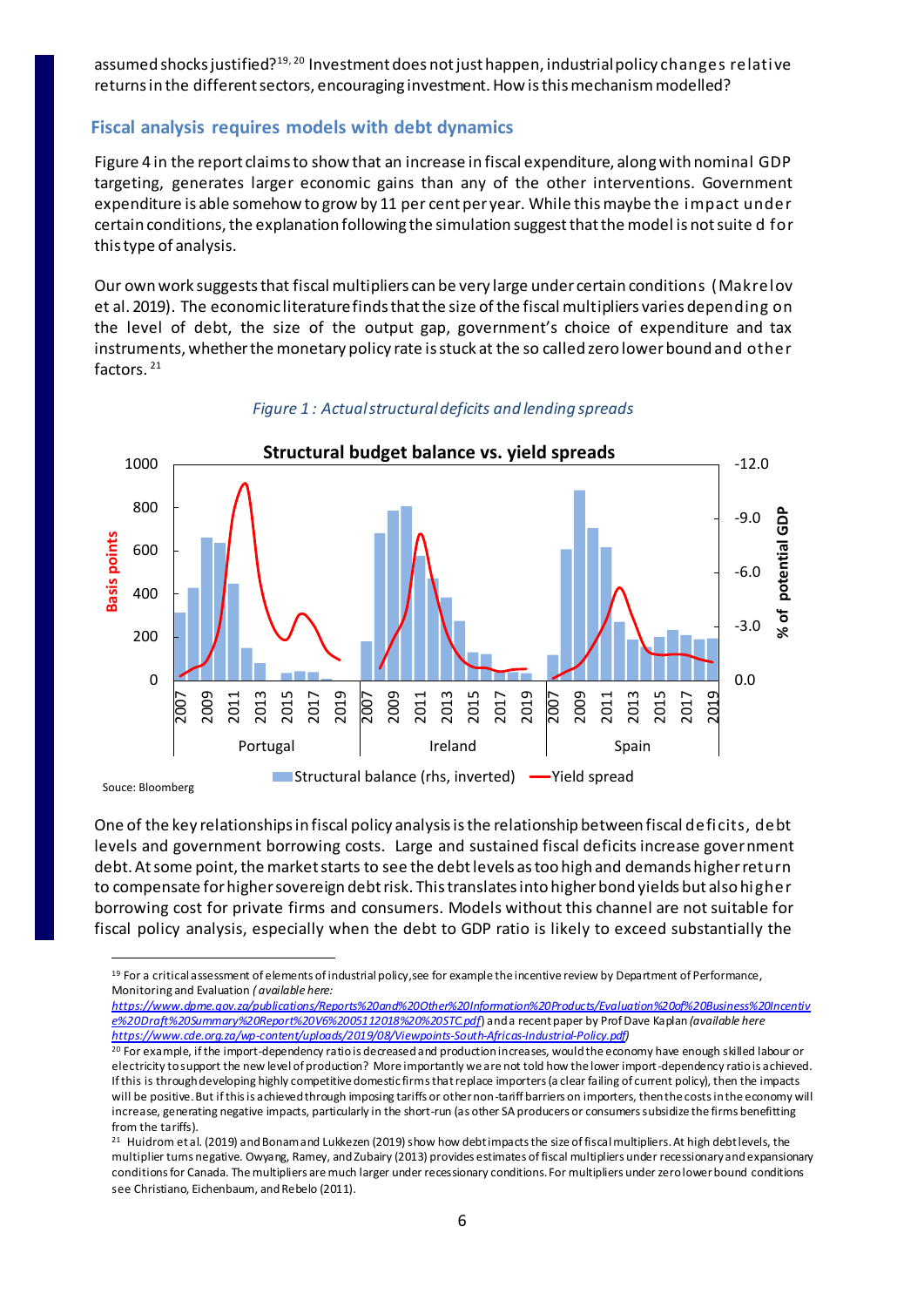emerging markets average of 60 per cent.

Figure 1 shows the response of lending spreads to the size of the fiscal deficit across peripheral European economies with unsustainable fiscal positions. Large structural budget deficits led to a large increase in lending spreads. This relationship is real.

We have seen a sustained increase in South Africa's risk premium and increase in government real bond yields.<sup>22</sup> Figure 2 shows the risk premium as measured by the JP Morgan EMBI spread. Figure 3 shows South Africa's CDS spread (a measure of insurance against sovereign debt default) against the CDS spread of Brazil. Higher CDS spreads indicate that buyers of government debt see the country as more risky. Brazil's government debt is rated as 'junk' and yet since the beginning of 2019, it is priced as less risky that South Africa's government debt.

 *Figure 2: SA risk measure (EMBI+ spread) Figure 3: CDS spreads (Brazil vs South Africa)*



Source: JP Morgan Source: Bloomberg

 $\overline{a}$ 

In figures 4, we show the increase in the government's real long-term bond yield, which has increased by over 200 basis points since 2014.

The ADRS report and model description do not explain how the relationship between debt and borrowing costs is taken into account and why it is not binding given that we are seeing an increase in risk premia and real bond rates. It seems the ADRS model has no fiscal constraints.

The role of assumptions in modelling is clearly articulated by Rodrik (2015):

*"The answer to each question depends on some critical feature of the real-world context. Models highlight those features and show how they influence the outcome. In each case there is a standard model that produces a conventional answer: minimum wages reduce employment, capital flow increases growth, and fiscal cutbacks hamper economic activity. But these conclusions are true only to the extent that their critical assumptions—the features of the real world identified above approximate reality. When they don't, we need to rely on models with different assumptions."*

In addition, the ADRS report calculates incorrectly the size of the fiscal multiplier and it assumes that it is constant.<sup>23</sup> In the ADRS approach, an increase in government expenditure increases the

<sup>&</sup>lt;sup>22</sup> The ADRS seems to suggest that South Africa's is experiencing austerity similar to some countries in the Euro a rea. These countries recorded real and in some cases nominal declines in expenditure. In South Africa, however, real government spending has been consistently positive and the primary balance always in deficit. See for example National Treasury's 2019 Medium Te rm Budget P olic y Statement, available here http://www.treasury.gov.za/documents/mtbps/2019/mtbps/Chapter%203.pdf and the recent Article 4 assessment (Box 1) available her[e https://www.imf.org/en/Publications/CR/Issues/2020/01/29/South-Africa-2019-Article-IV-Consultation-](https://www.imf.org/en/Publications/CR/Issues/2020/01/29/South-Africa-2019-Article-IV-Consultation-Press-Release-and-Staff-Report-and-Statement-by-49003)[Press-Release-and-Staff-Report-and-Statement-by-49003](https://www.imf.org/en/Publications/CR/Issues/2020/01/29/South-Africa-2019-Article-IV-Consultation-Press-Release-and-Staff-Report-and-Statement-by-49003).

<sup>&</sup>lt;sup>23</sup> The literature on fiscal multipliers is vast. Many papers provide empirical estimates and many models generate multiplier ana lysis. These are never only based on input-output tables, especially in the case of projection. See for example, Auerbach and Gorodni chenko (2 0 12) and Owyang, Ramey, and Zubairy (2013). Mineshima, Poplawski-Ribeiro, and Weber (2014) provide a comprehensive review of the recent literature on fiscal multipliers for advanced countries, and Batini, Eyraud, and Weber (2014) for emerging economies.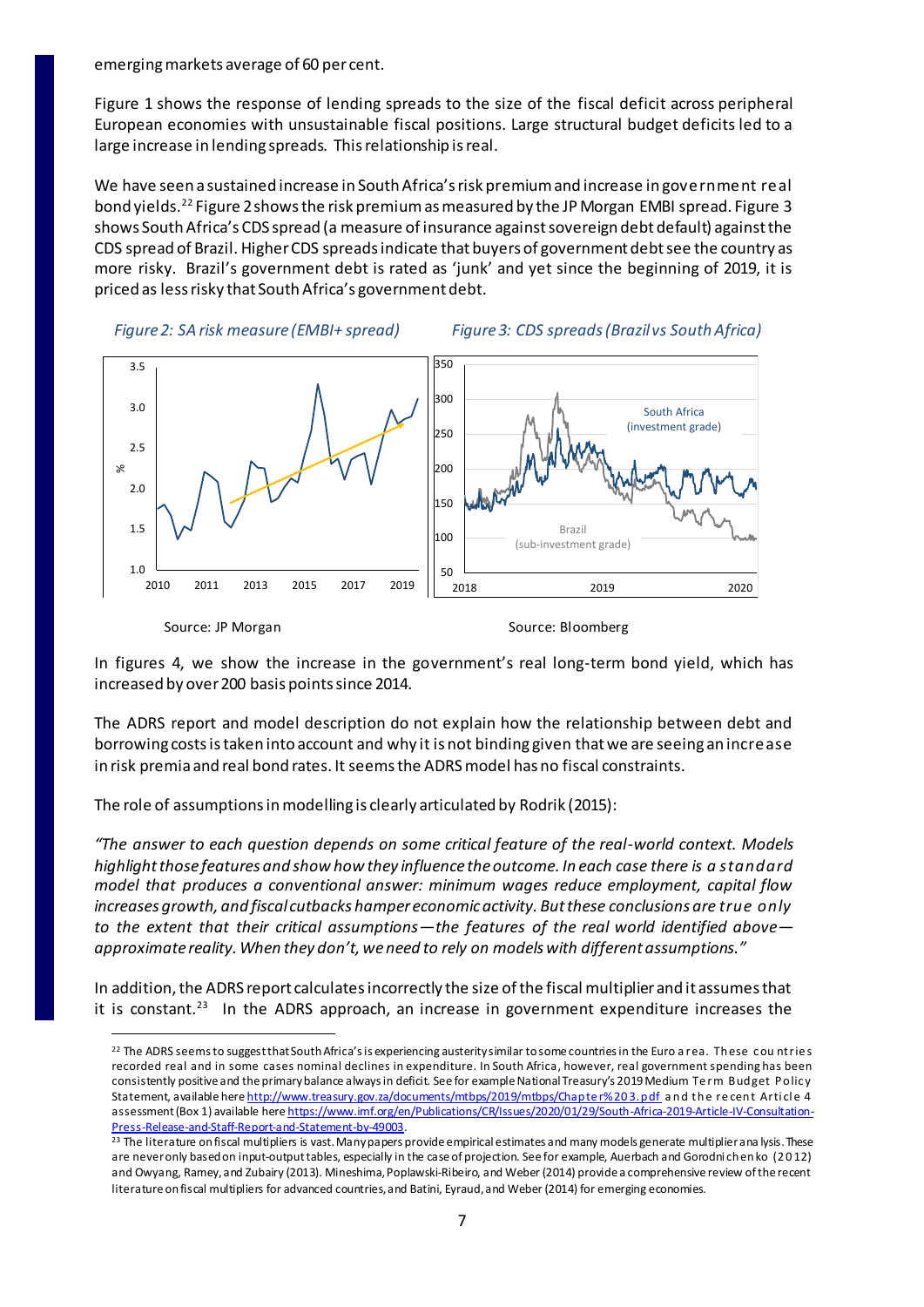demand for goods and services based on a historical input-output table. But this is not the fiscal multiplier.  $24$  Calculating the fiscal multiplier requires the calculation of opportunity costs – the money spent has to come from somewhere, like more debt – and other factors such as the output gap, global conditions, health of the financial sector, expectations of households and firms and composition of government expenditure and taxation. If government expenditure is increased but the domestic factories cannot produce more cars or pens, the increase will translate into higher inflation and imports. Similarly, if government needs to fund the spending through higher VAT or other tax rates or financial markets require much higher returns on government debt, the net impact of an expenditure increase can become negative. How are these relationships captured in the ADRS model?



#### *Figure 4: Real 10 year and over bond yield*

Source: South African Reserve Bank

Another important relationship is between fiscal and current account deficits. In the past, high growth in government expenditure has been accompanied by higher current account deficits. The current account balance shows the income and trade balances with the rest of the world. A deficit must be funded by foreigners buying domestic assets. For example, a big part of the fiscal and current account deficits have been funded by foreigners who have purchased government bonds. Non-residents hold close to 40 per cent of government debt.<sup>25</sup> The current account deficit is a constraint on economic growth because it requires constant funding by foreigners but also because it indicates that the economy does not export and generate sufficient foreign currency income to pay for its imports and borrowing from abroad.

The ADRS report again tells us nothing about how these relationships are captured in the model; the impact of the fiscal proposal on the current account; and how the current account deficit is funded. If the relationship between the government expenditure and the current account deficit is different to what we have observed in the past, why is this the case?

#### **Higher inflation expectations imply higher nominal and real rates**

 $\overline{a}$ 

The fiscal expansion envisaged in the ADRS report is backed up by easier monetary policy, shifting from inflation targeting to nominal GDP targeting so as to accommodate a higher inflation rate. The proposal presumably seeks to exploit a supposed short-term Philips curve trade-off that trades higher inflation for more growth, but which is not much in evidence in a wide array of econometric

<sup>&</sup>lt;sup>24</sup> The ADRS report acknowledges in one sentence that the multipliers can be negative, but ignores testing how the results change if the multipliers are smaller. Nor do they motivate why the use of a large fiscal multiplier is appropriate.  $^{25}$  See chapter 7 in the 2020 Budget Review, available here

<http://www.treasury.gov.za/documents/national%20budget/2020/review/Chapter%207.pdf>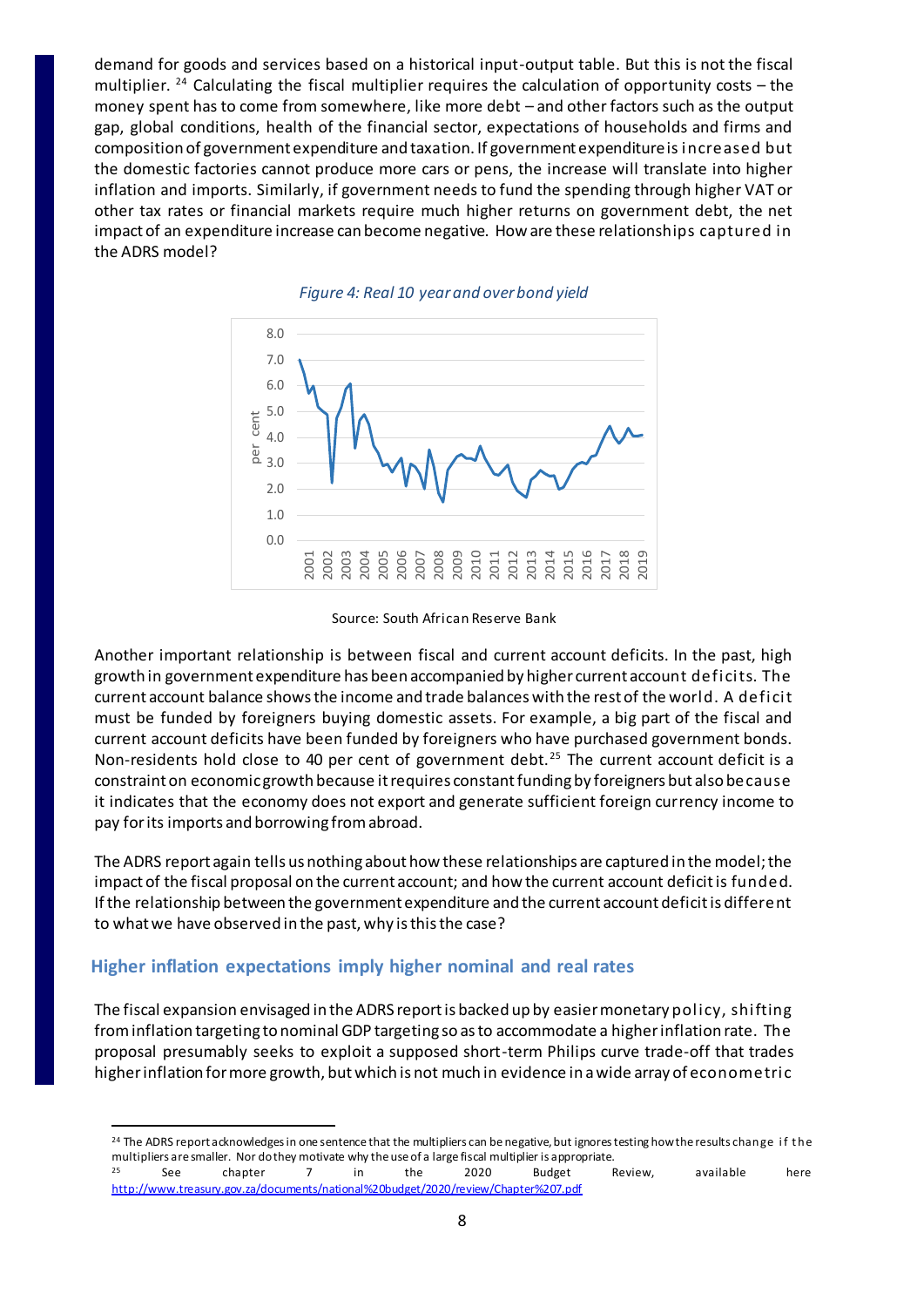studies that try to find the beneficial slope of the curve.<sup>26</sup> Leaving aside the empirical policy question of whether using money illusion to reduce workers' real income levels to get more growth is actually doable, there are some important economic relationships that need to be present in order for a model to generate useful results.

Assessing the impact of different monetary policy frameworks requires modelling the different components of interest rates and in particular the relationship between inflation expectations, inflation risk premium and nominal and real interest rates. A model should also distinguish between short and long rates.

*Figure 5: The structure of interest rates<sup>27</sup>*





Figure 5 shows a decomposition of the interest rates for government and corporate debt. Lenders are primarily interested in real, not nominal returns. In the real world, permanent and anticipated increases in inflation are instantaneously priced into borrowing rates. Indeed, a reduction in the repo rate can only reduce overall interest rates when inflation expectations are well anchored (do not rise in the event of the policy rate falling).

The ADRS report and technical description do not show how this relationship is taken into account. If the Reserve bank tolerates higher inflation and higher inflation expectations that will push the rates in figure 5 up and not down.

Some of this increase maybe offset by lower policy rates but this is where distinguishing between different rates becomes important. For example a decrease in the policy rate can lead to higher long rates because the market believes that the Reserve Bank is tolerating higher inflation. It can also lead to a shift down of the yield curve depending on the markets view of the sovereign risk premium and only if inflation expectations are well anchored. What we have observed is that the lowering of the policy rates in the post 2008 period has been accompanied by steepening of the yield curve

 $\overline{a}$ <sup>26</sup> See for example Dadam and Viegi (2015) and Kabundi, Schaling, and Some (2016).

<sup>&</sup>lt;sup>27</sup> E(Inflation) is expected inflation and E(Real Yield) is expected real yield.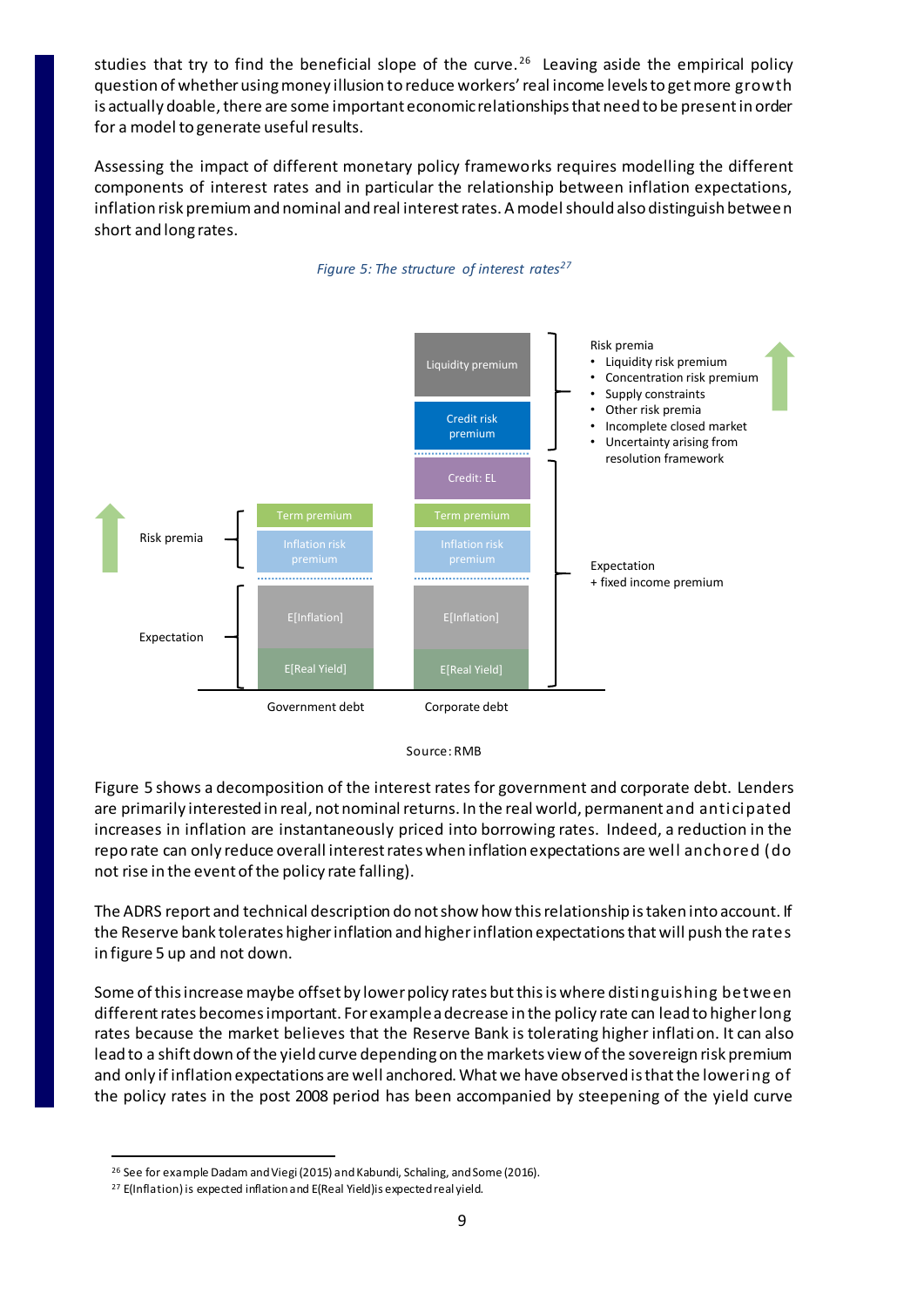(Figure 6). Again how are these relationships modelled? Are they modelled?

The introduction of nominal GDP targeting is widely debated. <sup>28</sup> What we are certain is that the ADRS model is not suited to evaluate the impact of nominal GDP targeting on the South African economy.

We are told that the interest rate decreases by 3.1 per cent. Which interest rates? What happens to inflation expectations? Why would inflation expectations remain well anchored? If it is long rates that decline, why have we not seen this over the last 10 years?



#### *Figure 6: Ratio of long rates to the policy rate*

#### Source: Haver

## **What is the relationship between interest rates and domestic savings in the ADRS report?**

Interest rates are a cost to borrowers but a return to savers. In every economy, savings is equal to investment. The interest rate plays an important role in bringing this relationship into equilibrium. A low savings rate is also a constraint to economic growth as higher interest rates are required to incentivise companies and consumers to save while at the same time these higher rates reduce investment and consumption. High growth economies have savings to GDP ratios of above 25 per cent., whereas South Africa's ratio is close to 16 per cent. <sup>29</sup>

The ADRS report again tells us nothing about this relationship. If all interest rates decline by 3.1 per cent in their macro simulation, and inflation is at 6 per cent, then savers will be receiving negative real returns on their long-term deposits and so will holders of government debt. $^{\rm 30}$  Why would <code>they</code> save and why would they buy government bonds?

## **Models, which assume that government or the Reserve bank can manage the business cycle perfectly are not useful?**

#### In the report the ADRS states:

 $\overline{a}$ 

"*The growth path is supported by policy measures that help gradually shift, in favourable directions, both aggregate demand and aggregate supply accompanied by rising employment, income and expenditure of households and businesses, thus improving the fundamentals of the economy and foundation of sustainable growth"*

<sup>&</sup>lt;sup>28</sup> Creamer and Botha (2017) evaluate the suitability of nominal GDP targeting for South Africa. They find that it is not a suitable policy option.

<sup>&</sup>lt;sup>29</sup> The Commission for Growth and Development found that achieving high growth rates required investment to GDP ratio of 25 per cent and a similar savings or higher savings ratio.

<sup>30</sup> Long term deposit rates are in the region of 8 per cent per annum. Inflation of 6 per cent reduces the real rate to 2 per cent. A furt he r reduction of 3.1 per cent implies that the real return to savers is negative 1.1 per cent per annum.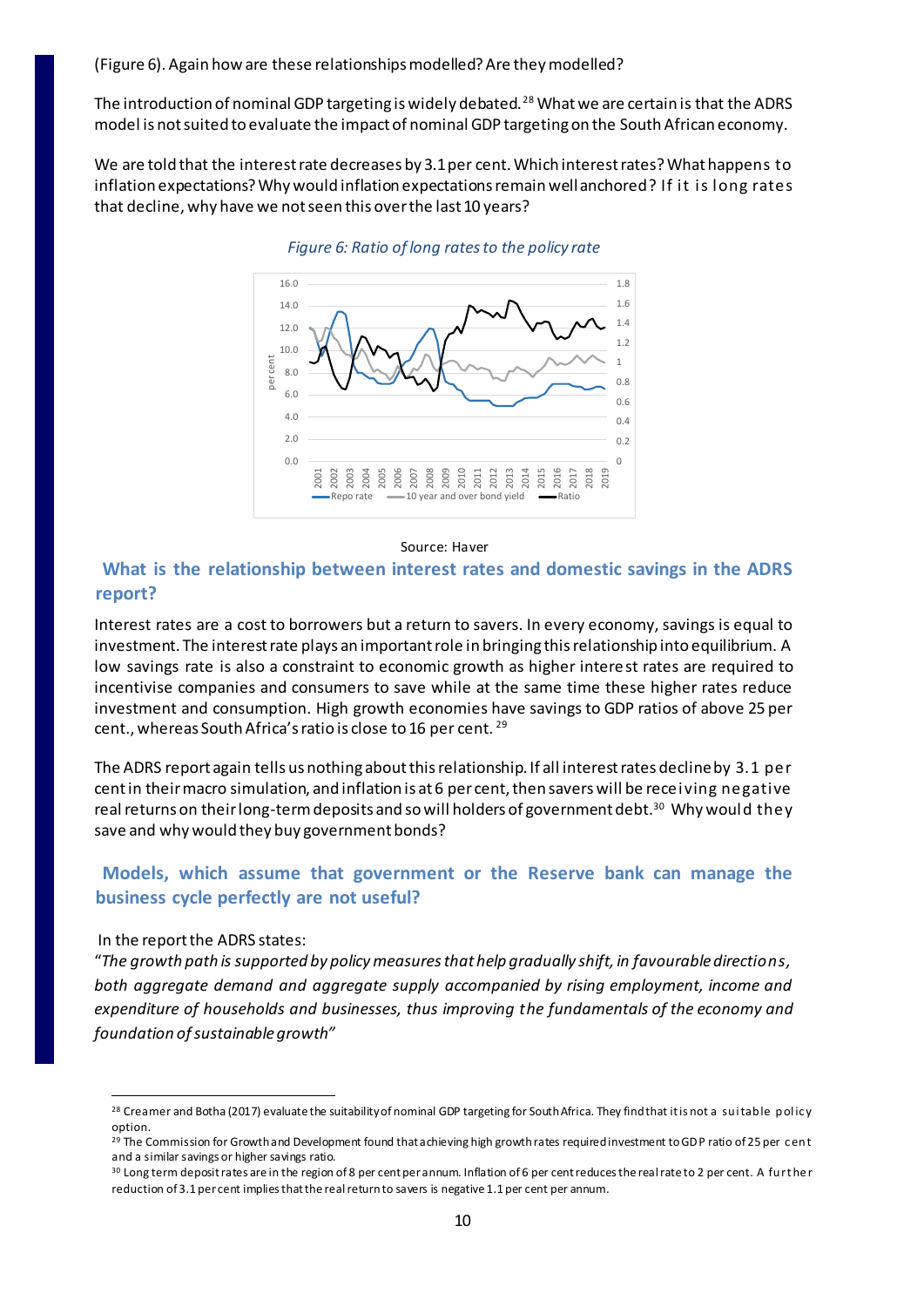Firstly, policy makers can do this on average in the long-run, but not in the short to medium term, and if this kind of optimisation was so easy, then we would never have business cycles or economic crisis, and yet we do. Secondly, the ADRS model cannot generate cyclical dynamics, which are key for monetary policy analysis. This implies that the model cannot tell us much about short-term analysis and the ways in which fiscal and monetary policy impact on cyclical outcomes. In short, the ADRS assumes a long-run market equilibrium, exactly what the authors criticise the CGE models for doing. The difference is that in the National Treasury type CGE models the equilibrium reflects certain constraints in the economy. Also, National Treasury recognises the limitations of its CGE model and is not using it for monetary policy analysis.

More importantly, why do we need to model impacts if we adjust the model outcomes continuously to ensure that we generate positive outcomes and avoid any constraints? The benefit of economic modelling is that we apply shocks to the economic model and we see how the economy depicted in the model structure adjusts to these shocks subject to a set of constraints.

The ADRS seems to be assuming their results rather than generating them, which is against basic economic modelling practices.

## **It is important to present the impact on variety of variables over time**

The ADRS provides no information on key macroeconomic variables such as the exchange rate, capital flows, inflation expectations and the current account. This makes it impossible to understand the transmission mechanism from macroeconomic policy and how the model behaves.

For example,

- What happens to the real exchange rate when inflation and inflation expectations are higher? –If the real exchange rate depreciates, our competitiveness improves but if it appreciates because inflation in South Africa is higher than in its trading partners then our exports become more expensive?
- What happens to capital flows if our inflation is higher and bond yields lower as estimated by the ADRS?
- $\bullet$

Again these relationships are important yet it is not clear whether they are taken into account.

Monetary policy analysis requires that the short-term responses of variables are presented. In the ADRS report we are given averages over 10 years for many of the variables. That can work for structural reforms analysis in some cases but it cannot work for monetary policy analysis. We are told that inflation is on average 5.9 per cent. Is this because in the first 5 years inflation is 9 per cent and then 3 per cent over the rest of the period or is it because it is 5.9 per cent throughout the period?

The two paths imply very different economic impacts and policy responses and tell us very different stories about the properties of the model.

## **Supply constraints and trade offs**

The ADRS model appears to have no supply constraints. This implies that any change in aggregate demand is swiftly met by rising production as suggested in the quote above. This is dangerously unrealistic and evinces neglect of any serious empirical work on the South African economy. To take just one, albeit critical, example, South Africa continues to experience major electricity disruptions. The proposed increases in government expenditure and the monetary policy stimulus will certainly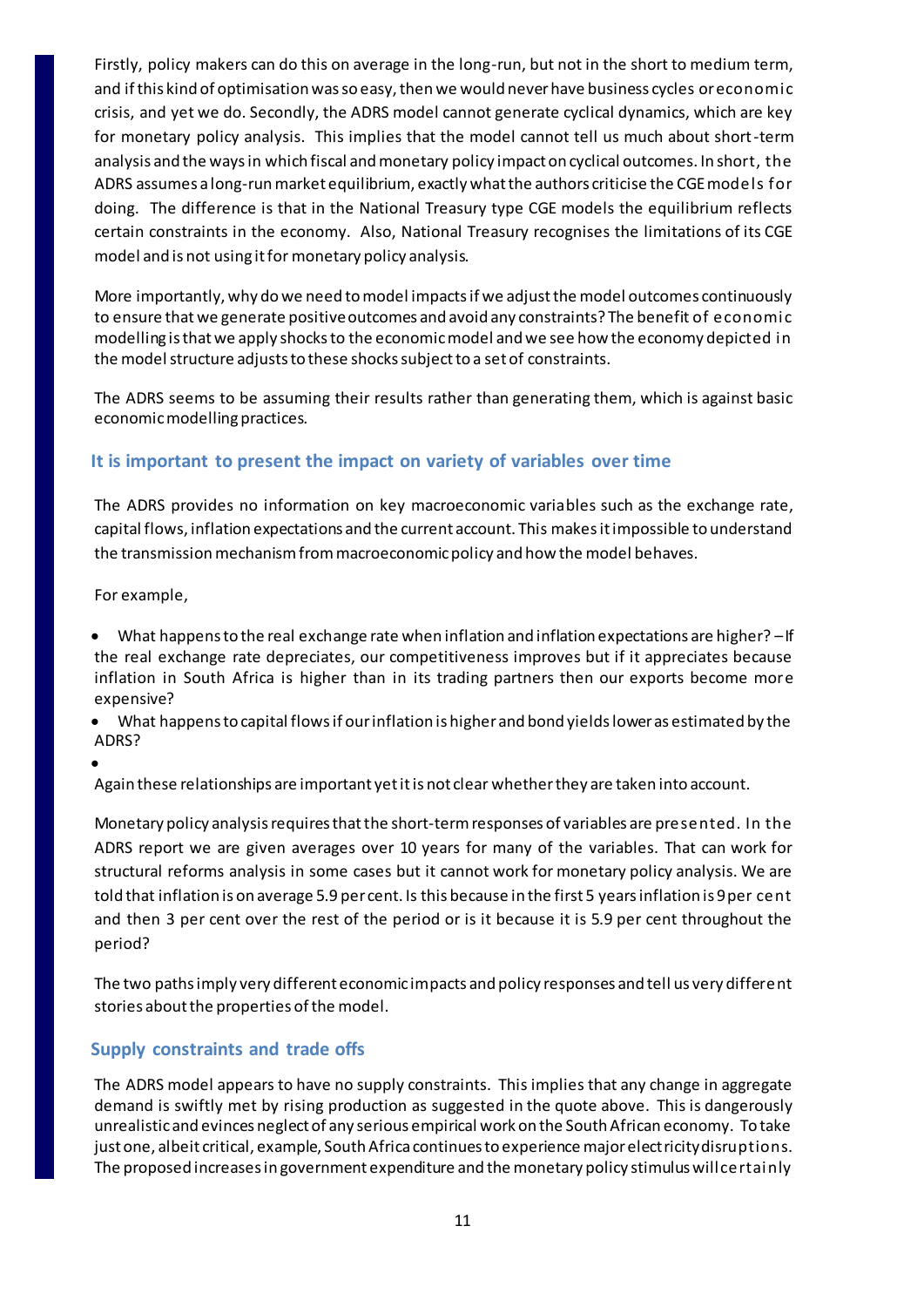run up against this constraint. And indeed many analysts see this constraint as being one of the primary reasons for our poor growth rate.

Increasing potential growth over the short term is possible *only* by reducing or keeping unchanged the output of electricity intensive sectors such as mining and manufacturing. This has been the case over the last 10 years. The ADRS model instead suggests strong growth in all sectors. Where can the electricity come from?

Models may be simplified versions of reality but they still need to bear some resemblance to reality. The ADRS does not explain why the electricity constraint is not binding in their analysis?

In the absence of any constraints, there are also no trade-offs. Policy making, however, is about trade-offs in the real world. Spending more on health may require cuts in social spending. Spending more on infrastructure may require higher tax rates or borrowing. There are benefits but there are also costs to policy changes in most cases. Models which aim to help policy makers with the design of their policies need to take into account at least some of these trade offs.

The general case for more public and private investment and better public services delivery in South Africa is clear and strong. However, the ADRS report does a terrible job in explaining their simulations. In particular, it is unclear how the spending proposals in the ADRS report are funded, which would determine the economic outcomes. Instead, the funding just appears. The ADRS seems to suggest that the multiplier effect will be so large that the proposals will pay for themselves. If this the case, the ADRS needs to explain why the rising risk premium and bond yields are not a funding constraint for government?



*Figure 7: Savings -Investment Balance for Private Non-Financial Firms*

Source: SARB

Investment must also be funded as indicated before. How is this done? The model does not show how the funding takes place. Do interest rates have to increase? If households have to save more, they need to consume less.

The private sector as a whole does not sit on excessive piles of cash. The easiest way to see this is to return to the simple identity that in every economy investment expenditure must equal total savings. Savings is provided by households, government, the private sector and foreigners. Households, government and the private sector also invest. Some institutions invest more than they save and others invest more than they save, but on a country level savings and investment has to be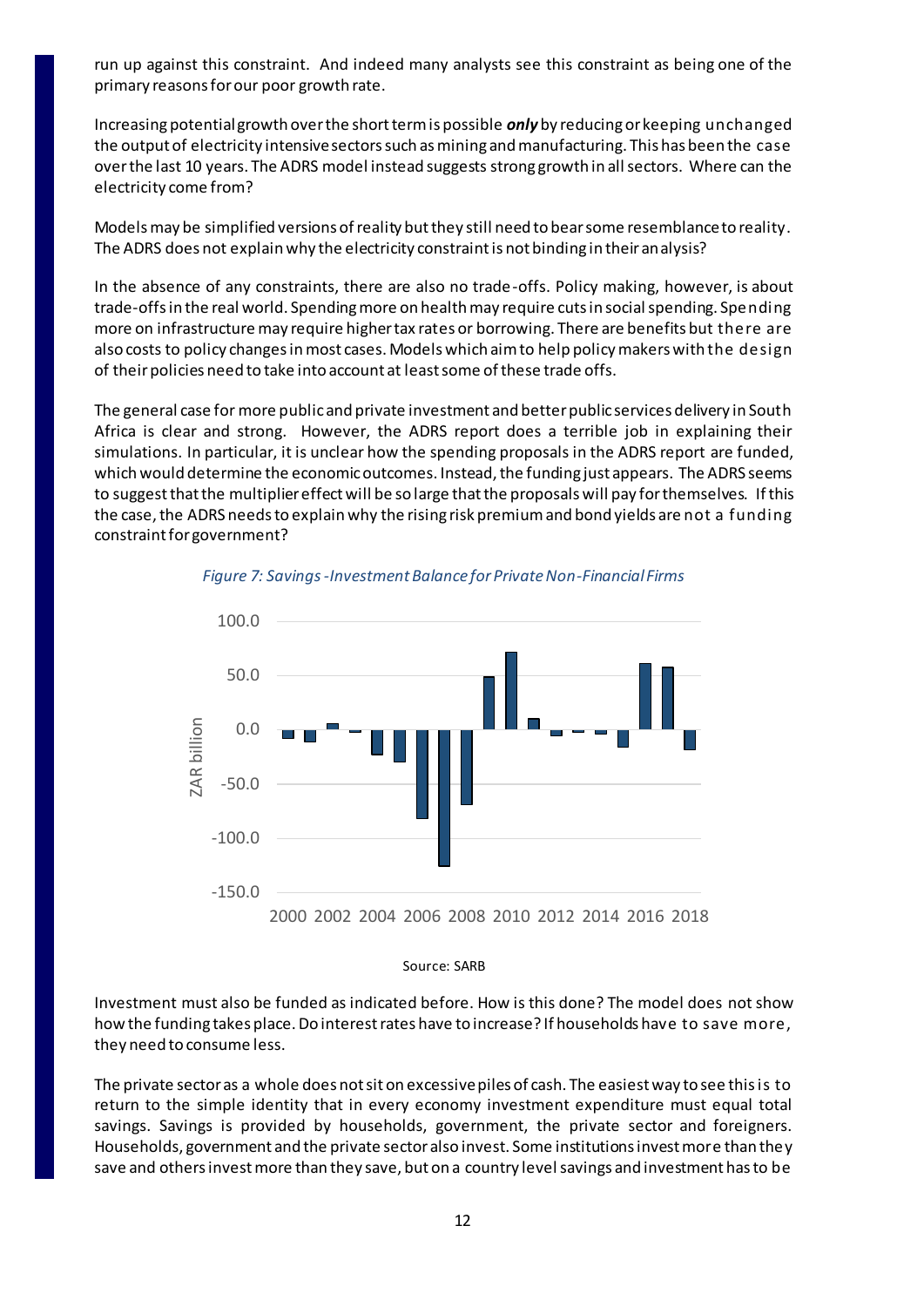equal. In figure 7, we show the savings-investment balance for the private, non-financial sector. Saving surpluses were recorded in 2016 and 2017, but investment exceeded savings in 2018. According to the flow of funds data, the surpluses were invested in various financial instruments such as bank deposit and equities. In turn the financial sector, used the funds along with its own savings and other sources of funding to provide loans, buy government bonds and other financial institutions.

Again, the framework is not able to capture the complete transmission mechanism. It focuses on the benefits but it ignores the costs and the sources of funding.

## **Conclusion**

The report by the ADRS is an example of how models should not be used. There is no explicit articulation of the model structure or its properties – it appears to just spew results. The section title, "Analysis of Scenarios," lists results, rather than *explaining* how they are generated. The reader has to wonder why scenario 2 generates the largest increase in exports to GDP but one of the lowest growth rates and a fairly modest increase in the investment to GDP ratio. Most importantly, the model appears to ignore supply constraints, economic trade-offs, financial market dynamics and key monetary and fiscal policy relationships. The opportunity costs of making choices is perhaps the single defining feature of economic thinking and yet it doesn't feature in the ADRS report.

Economic models are an important element of the policymakers' tool box, but they have to be used correctly. This requires transparency in terms of the model structure and assumptions as well as the presence of relationships (transmission mechanism), which are relevant in answering the policy question at hand. This is a universal requirement independent of whether you are a heterodox or main stream economist. The ADRS model does not satisfy these criteria.  $^{\rm 31}$ 

## **Annexure**

 $\overline{a}$ 

Here we provide links to several articles that include model descriptions or peer review articles illustrating applications of the NT CGE model. There are no reputable peer reviewed articles of the ADRS model.

- a. <http://www.ifpri.org/publication/standard-computable-general-equilibrium-cge-model-gams-0>
- b. <http://www.tips.org.za/files/707.pdf>
- c. <https://ideas.repec.org/p/rbz/wpaper/3195.html>
- d. <https://www.sciencedirect.com/science/article/pii/S0306261913009288> (peer reviewed application of a version of the NT CGE model)
- e. <https://www.sciencedirect.com/science/article/pii/S1876610214033530> (peer reviewed application of a version of the NT CGE model.

<sup>&</sup>lt;sup>31</sup> There are many other issues with the model that we did not discuss but are equally problematic. These include for example: (1) The absence of key relationship for monetary policy analysis such as the Phillips curve and the Taylor rule and their specificati on. We are told that the model has no Taylor rule dynamics, at least in the baseline. (2) Scenario inconsistencies as the one highlighted below in sce nario 2.(3) We have not been able to comment on size of coefficients and the model diagnostics as these are not presented in the ADRS reports or technical model description.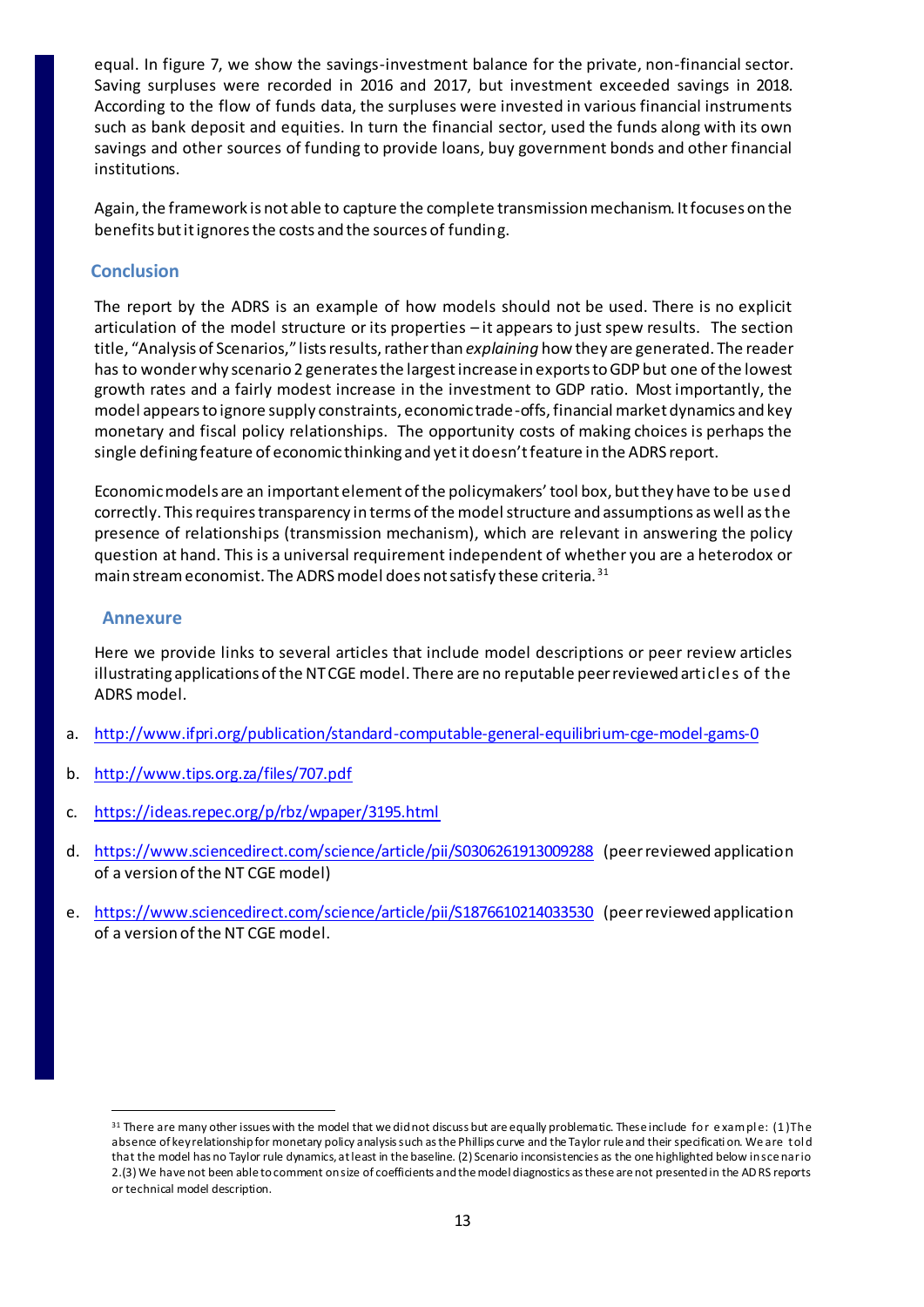#### **References**

- 1. Auerbach, Alan J., and Yuriy Gorodnichenko. 2012. 'Measuring the Output Responses to Fiscal Policy', *American Economic Journal: Economic Policy*, 4: 1-27.
- 2. Backus, David, William Brainard, Gary Smith, and James Tobin. 1980. 'A Model of U.S. Financial and Nonfinancial Economic Behavior', *Journal of Money, Credit, and Banking*, 12: 259-93.
- 3. Batini, Nicoletta, Luc Eyraud, and Anke Weber. 2014. 'A simple method to compute fiscal multipliers', *IMF Working Paper Series*, No. WP/14/93.
- 4. Bolton, Patrick , Morgan Desprez, Luiz Awazu Pereira da Silva, Frédéric Samama, and Romain Svartzman. 2020. *The green swan*.
- 5. Bonam, Dennis, and Jasper Lukkezen. 2019. 'Fiscal and Monetary Policy Coordination, Macroeconomic Stability, and Sovereign Risk Premia', *Journal of Money, Credit and Banking*, 51: 581-616.
- 6. Borio, Claudio, and Haibin Zhu. 2012. 'Capital regulation, risk-taking and monetary policy: A missing link in the transmission mechanism?', *Journal of Financial Stability*, 8: 236-51.
- 7. Christiano, Lawrence, Martin Eichenbaum, and Sergio Rebelo. 2011. 'When Is the Government Spending Multiplier Large?', *Journal of Political Economy*, 119: 78-121.
- 8. Creamer, Kenneth, and Robert Tregathen Botha. 2017. 'Assessing nominal GDP targeting in the South African context', *Central Bank Review*, 17: 1-10.
- 9. Dadam, Vincent, and Nicola Viegi. 2015. 'Labour Market and Monetary Policy in South Africa', *Fourteen Years of Inflation Targeting in South Africa the Challenge of a Changing Mandate*: 113.
- 10. Dos Santos, Claudio H, and Gennaro Zezza. 2008. 'A simplified,'benchmark', stock‐flow consistent post‐keynesian growth model', *Metroeconomica*, 59: 441-78.
- 11. Godley, W, and F Cripps. 1983. *Macroeconomics*(Oxford).
- 12. Godley, Wynne, and Marc Lavoie. 2006. *Monetary economics: an integrated approach to credit, money, income, production and wealth* (Springer).
- 13. ———. 2012. *Monetary economics: an integrated approach to credit, money, income, production and wealth* (Springer).
- 14. Grobler, Christelle, and Ben Smit. 2015. "Enhancing the financial sector linkages in the Bureau for Economic Research's core macroeconometric model." In.
- 15. Huidrom, Raju, M. Ayhan Kose, Jamus J. Lim, and Franziska L. Ohnsorge. 2019. 'Why do fiscal multipliers depend on fiscal Positions?', *Journal of Monetary Economics*.
- 16. Kabundi, Alain, Eric Schaling, and Modeste Some. 2016. 'Estimating a time-varying Phillips curve for South Africa', *South African Reserve Bank Working Paper 16/05*.
- 17. Makrelov, Konstantin, Channing Arndt, Rob Davies, and Laurence Harris. 2019. 'Balance sheet changes and the impact of financial sector risk-taking on fiscal multipliers', *Economic Modelling*.
- 18. Mineshima, Aiko, Marcos Poplawski-Ribeiro, and Anke Weber. 2014. 'Size of fiscal multipliers', *Post-crisis Fiscal Policy, MIT Press, Cambridge, MA*.
- 19. Owyang, Michael T., Valerie A. Ramey, and Sarah Zubairy. 2013. 'Are Government